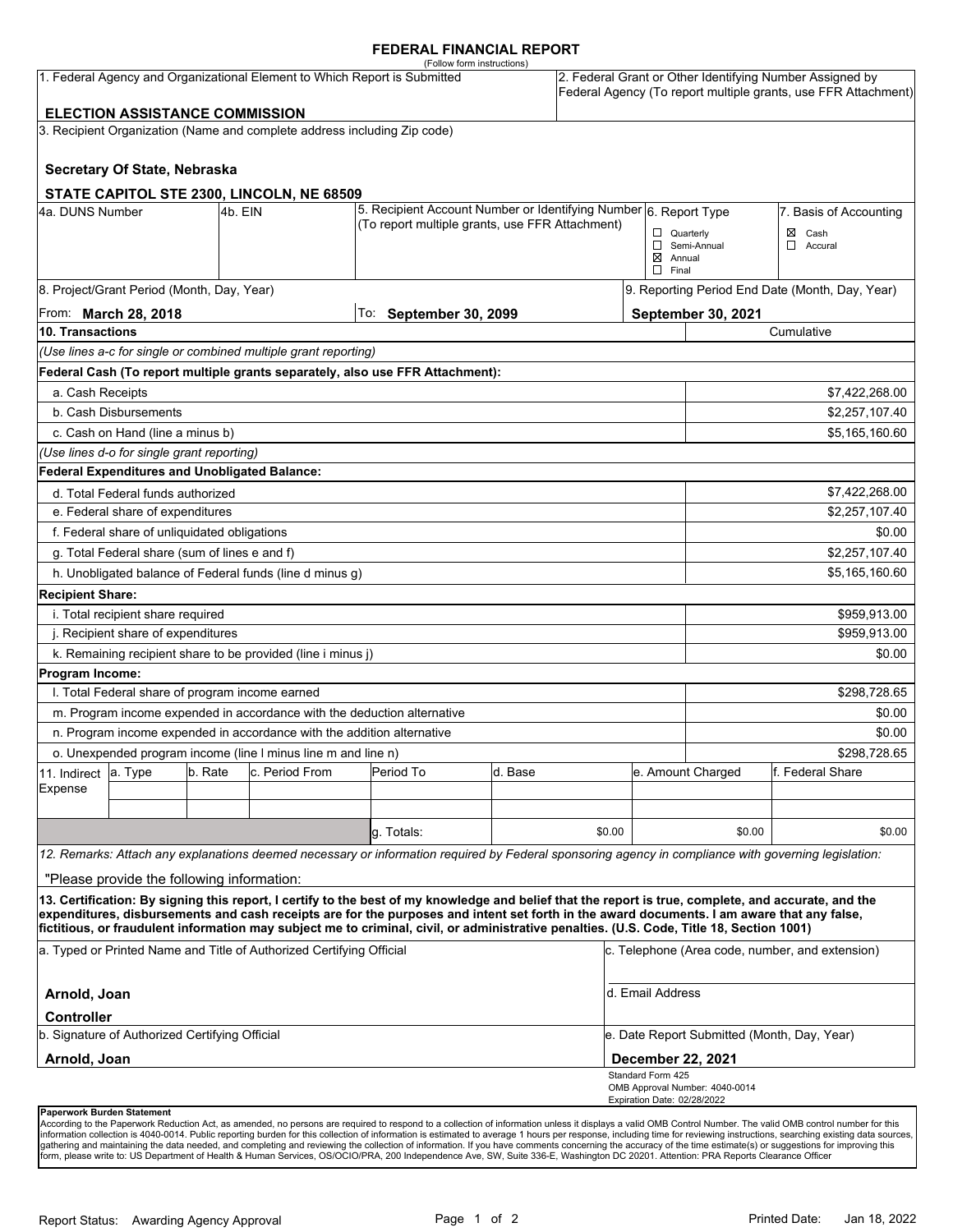#### **FEDERAL FINANCIAL REPORT**  (Additional Page)

Federal Agency & Organization

## : ELECTION ASSISTANCE COMMISSION

Federal Grant ID Recipient Organization

| <b>DUNS Number</b><br><b>DUNS Status when Certified</b><br>EIN |                                                                                                                                                                                                                                                                                                                          |
|----------------------------------------------------------------|--------------------------------------------------------------------------------------------------------------------------------------------------------------------------------------------------------------------------------------------------------------------------------------------------------------------------|
| <b>Reporting Period End Date</b>                               | $\therefore$ September 30, 2021                                                                                                                                                                                                                                                                                          |
| <b>Status</b>                                                  | : Awarding Agency Approval                                                                                                                                                                                                                                                                                               |
| Remarks                                                        | "Please provide the following information:                                                                                                                                                                                                                                                                               |
|                                                                | State interest earned (current fiscal year): \$0<br>State interest expended (current fiscal year): \$0<br>Program income earned (current fiscal year): \$0<br>Program income earned breakdown (current fiscal year): \$0 Source: e.g. Sale of<br>registration list<br>Program income expended (current fiscal year): \$0 |

**Federal Agency Review** 

Reviewer Name Phone # Email Review Date Review Comments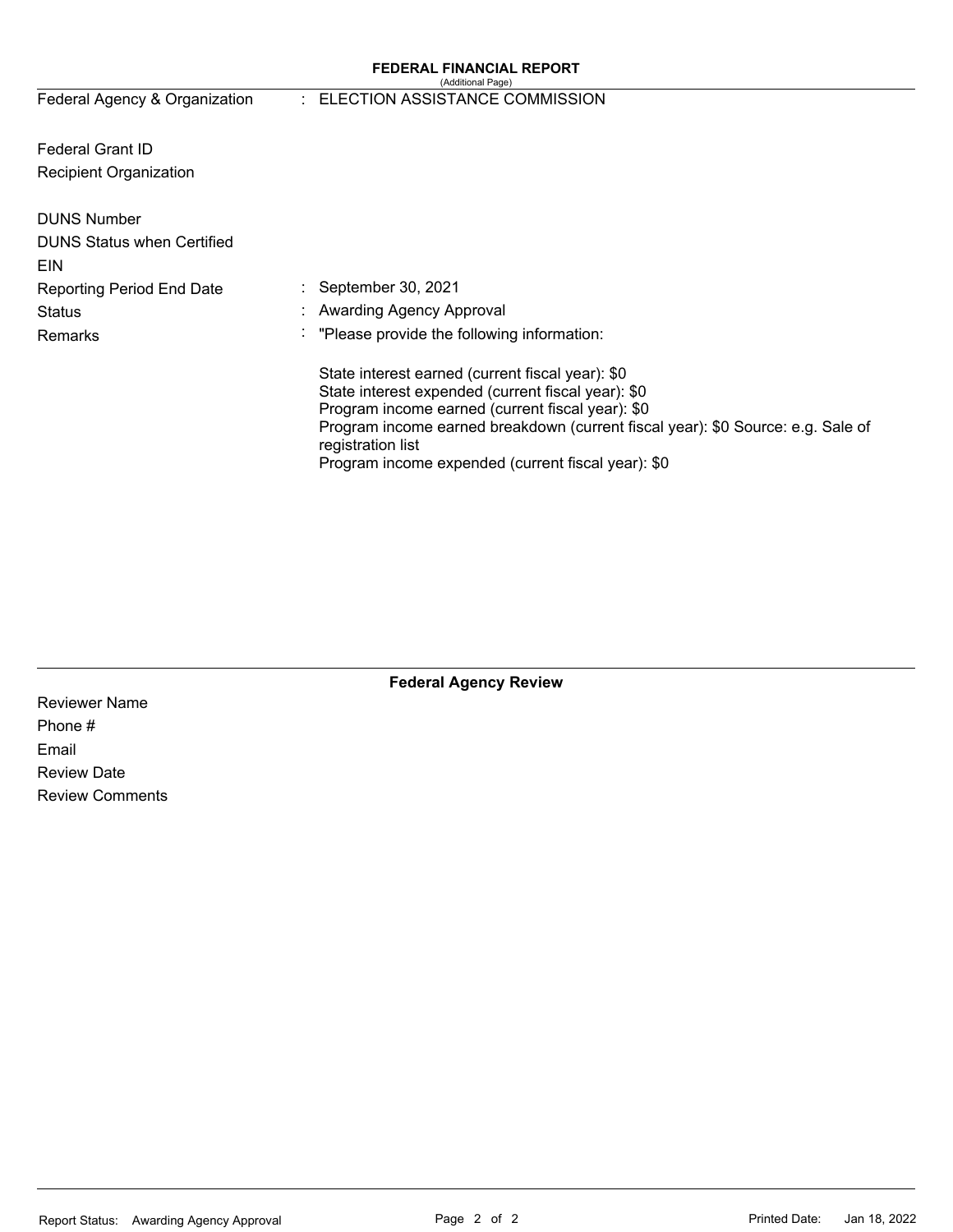# 2021-2022 EAC Progress Report

## 3. EAC Progress Report

#### **1. State or Territory:**

Nebraska

## **2. Grant Number:**

## **3. Report:**

Annual (Oct 1 - Sept 30)

## **4. Grant:**

Election Security

#### **5. Reporting Period Start Date**

10/01/2020

#### **6. Reporting Period End Date**

09/30/2021

## 4. Progress and Narrative

7. Describe in detail what happened during this reporting period and explain how you implemented the approved grant activities in accordance with your State Plan/Program Narrative. (*Note: Your activities should align with your Grant Cost Categories Table.)*

 Voter Registration Systems: Prior to the 2018 General Election, a two-factor authentication process for the Statewide Voter Registration System was put in place in each county election office for voter registration. Security tokens continue to be provided and license fees are covered through this grant.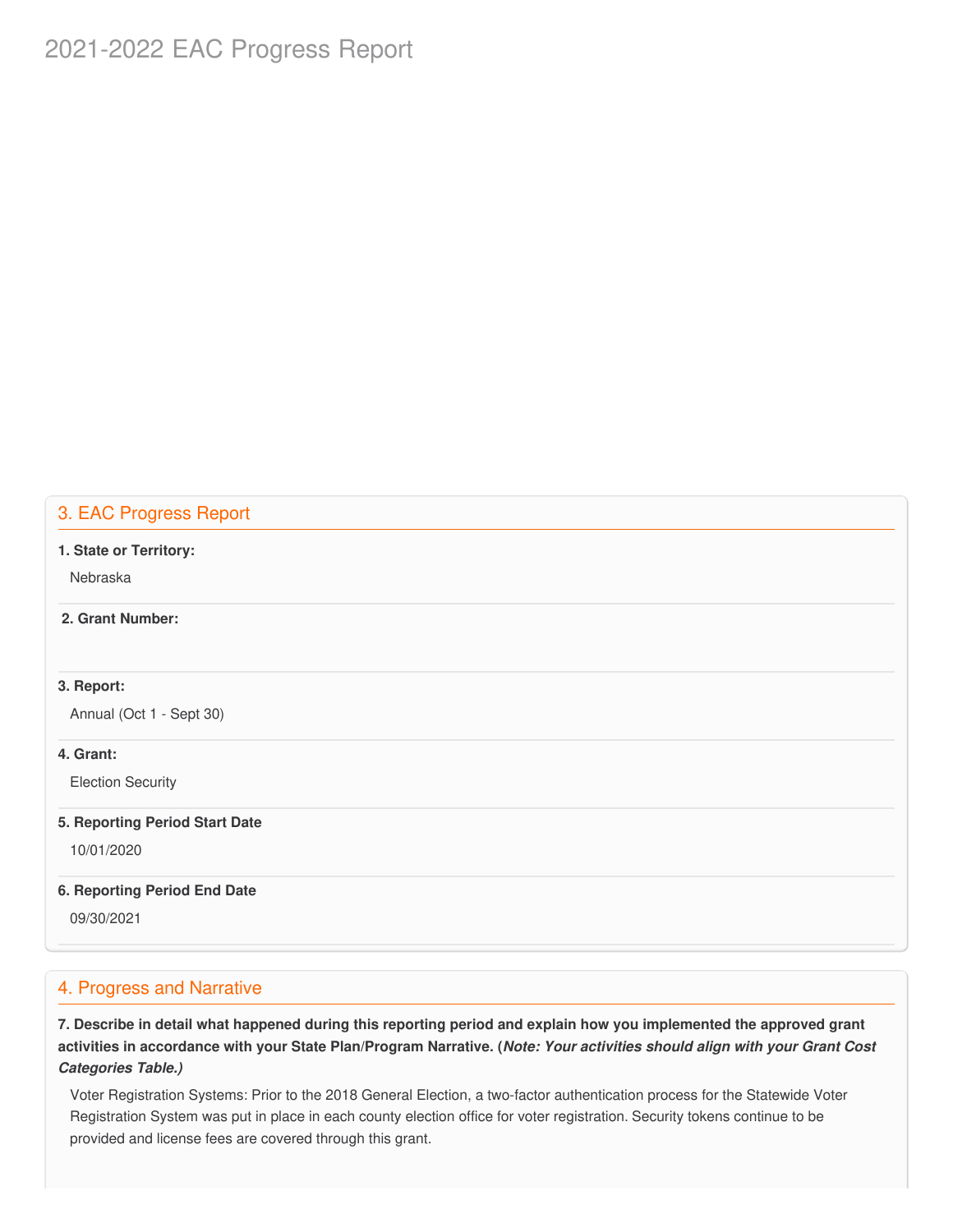Cyber Security: The four most populated counties have been equipped with Albert Monitoring devices. These devices monitor suspicious activity in real time with the assistance of the Elections Infrastructure –Information Sharing Analysis Center (EI-ISAC). Funds continue to be used for the ongoing monitoring service costs.

 Communications: A Training and Implementation Coordinator was hired in December of 2019 to coordinate the equipment replacement project and provide ongoing training to the counties regarding election administration and security. Individual on- site and virtual training continues to be provided in compliance with COVID-19 guidelines. Funds continue to be used for the ongoing salary and benefits related to this position.

 Accessibility: The Secretary of State's Office provides assistance to local election officials to accommodate voters with disabilities and offer modifications to polling sites to maintain ADA compliance in several counties. Materials to inform voters of ADA accessibility were provided where needed, including instruction guides and voter information printed in braille. Additionally, a process has been developed to provide subgrants for election offices across the state for election security and ADA compliance. Election offices can apply for the funds which will be available for ADA compliance requirements, computer security and other supported requests. However, no funds were sub-awarded during this period. During this reporting period, the Federal Aid Administrator has been traveling across the state to review polling sites for ADA compliance and work with counties needing any assistance to apply for a subaward.

 Administration: A Federal Aid Administrator position was added in August 2020 as existing staff didn't have the time to take on administration of several new federal grants related to Elections or create a subaward program. This new Grant Administrator continues to better facilitate grant management going forward and assist with subaward grants to our local election officials. Funds continue to be used for the ongoing salary and benefits related to this position.

8. Describe any significant changes to your program during the project, including changes to your original State  **Plan/Program Narrative or favorable developments that improved program efficiency and/or service delivery.**

N/A

## **9. Issues Encountered:**

Describe all major issues that arose during the implementation of the project and the reasons why established goals were not met, if applicable. Address each issue separately and describe whether and how the issues were resolved. Also,  **briefly discuss the implications of any unresolved issues or concerns.**

N/A

## **10. Provide a description of any training conducted, including security training.**

 Members of the Elections Division traveled the state to provide training at county and regional meetings of county election officials. Additionally, a statewide training conference was hosted in October 2021 to ensure that our county election officials were up to date on election security. Elections Division staff also provided one-on-one training with individual counties as necessary. These training sessions allow new county employees to get proper training of the election systems as well as provide our seasoned officials with refresher training.

 Election Division employees were also sent to various conferences and trainings sessions to expand election administration knowledge and stay current on election security issues.

 Lastly, Secretary of State information technology staff have begun to provide additional assistance to individual counties related to cybersecurity.

## **11. Subgrants:**

 **Did your office provide subawards to local jurisdictions during this reporting period?**

No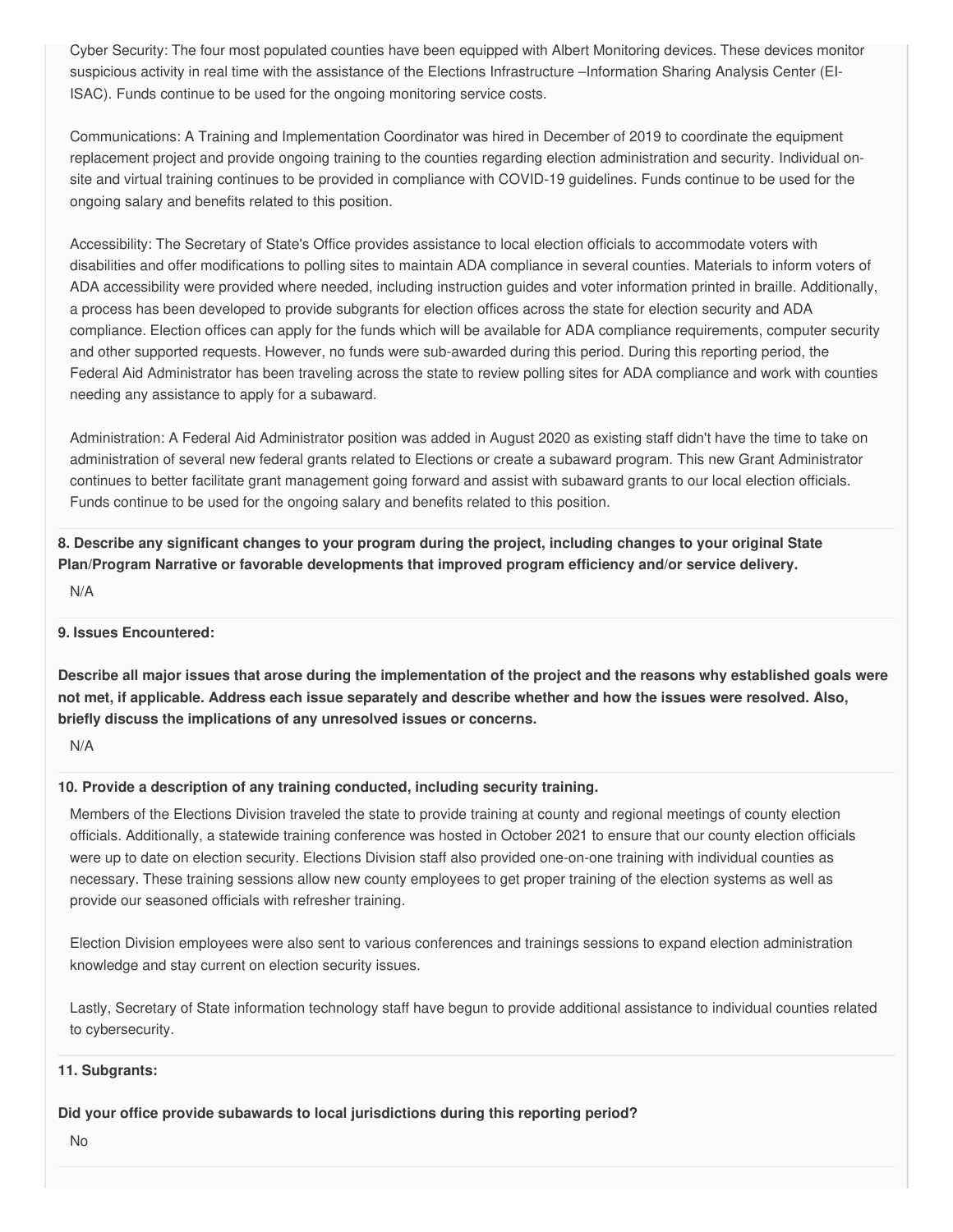#### **12. Match:**

#### **Describe how you are meeting or have met the matching requirement.**

 The Nebraska State Legislature appropriated state funds for a statewide election equipment replacement project. As noted in prior narratives, those funds were used to replace ballot counting and ADA-compliant ballot marking devices, fully meeting the state match requirement.

## 13. Report on the number and type of articles of voting equipment obtained with the funds. Include the amount expended  **on the expenditure table.**

 No voting equipment was purchased during this reporting period. However, voting equipment was replaced statewide in 2020 and HAVA funds were used to pay for the licensing, software, and maintenance of that equipment for the period July 1, 2021 to June 30, 2022.

## 5. Expenditures

## **1. Current Period Amount Expended and Unliquidated Obligations**

## **GRANT COST CATEGORIES - FEDERAL**

 Voting Equipment and Processes: : \$465135 Post-Election Auditing: : \$0 Voter Registration Systems: : \$28602 Cyber Security: : \$60563 Voter Education/Communications: : \$12536 Accessibility: : \$9339 Staffing: : \$141370 Training: : \$0 Subgrants: : \$0 Indirect Costs (If applicable, FFR Line 11): : \$0 Unliquidated Obligations (If applicable, FFR Line 10f): : \$0 Other (Specify below) : \$5009 Other (Specify below) : \$0 Other (Specify below) : \$0 Total : \$722554

**Comments:** Other includes administrative costs such as audit fees and office space rent for the Federal Aid Administrator

## **2. GRANT COST CATEGORIES - MATCH**

 Voting Equipment and Processes: : \$0 Post-Election Auditing: : \$0 Voter Registration Systems: : \$0 Cyber Security: : \$0 Voter Education/Communications: : \$0 Accessibility: : \$0 Staffing: : \$0 Training: : \$0 Subgrants: : \$0 Indirect Costs (If applicable, FFR Line 11): : \$0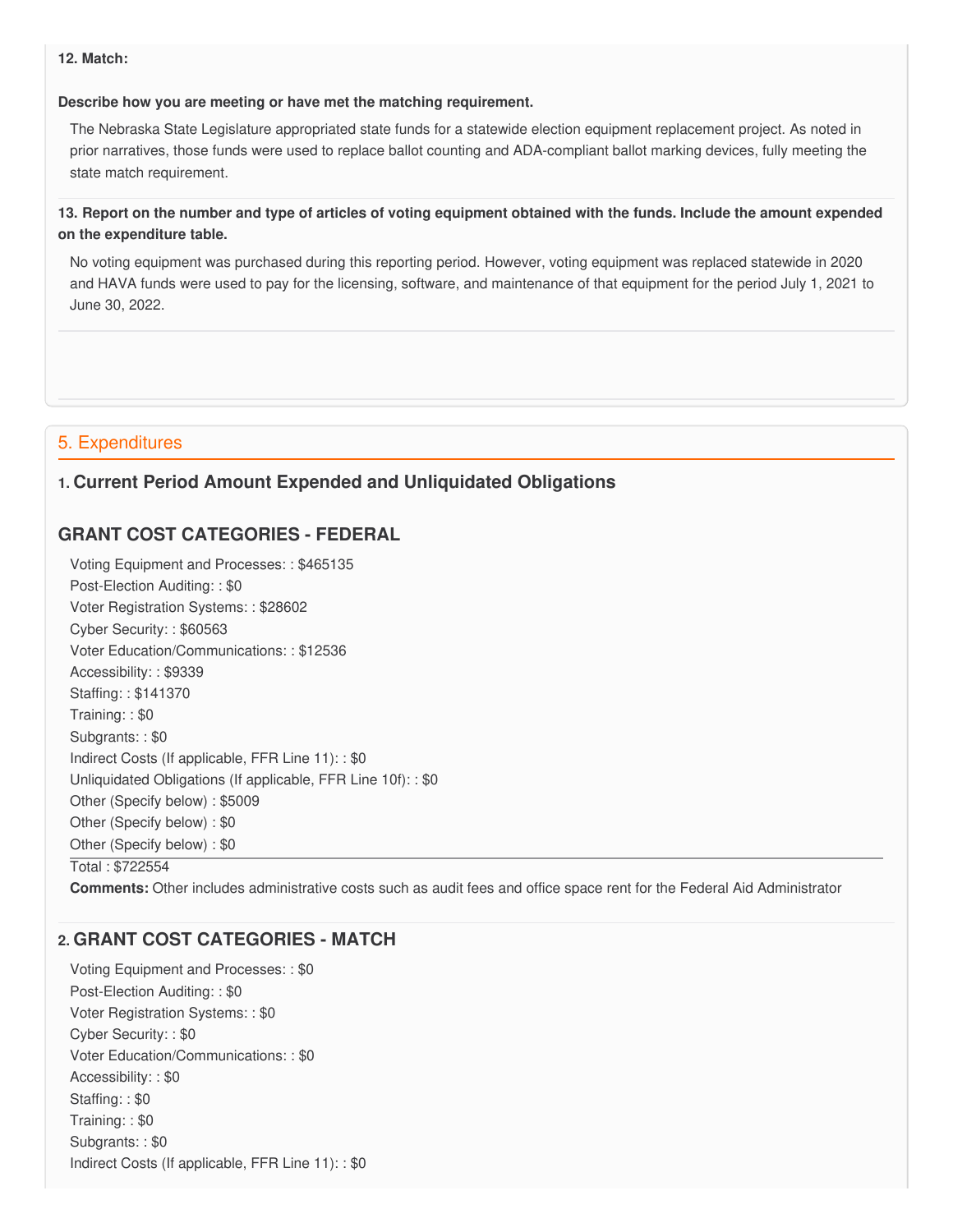Unliquidated Obligations (If applicable, FFR Line 10f): : \$0 Other (Specify below) : \$0 Other (Specify below) : \$0 Other (Specify below) : \$0

Total : \$0

**Comments:** Match of \$959,913 was expended in prior reporting period.

## 7. Expenditures

#### **3. Confirm Total Grant Expenditure Amounts**

 Federal : \$722,554.00 Match : \$0.00 Total : \$722554

#### **OMB CONTROL NUMBER: 3265-0020**

## 8. Certification

 **Name and Contact of the authorized certifying official of the recipient.**

**First Name**

Marilyn

**Last Name**

Tabor

#### **Title**

Federal Aid Administrator

 **Phone Number**

#### **Email Address**

## **4. Add another contact to send a copy of submission confirmation and edit link?**

Yes!

| 5.                |  |  |  |
|-------------------|--|--|--|
| <b>First Name</b> |  |  |  |
| Joan              |  |  |  |
| <b>Last Name</b>  |  |  |  |
| Arnold            |  |  |  |
| <b>Title</b>      |  |  |  |
| Controller        |  |  |  |